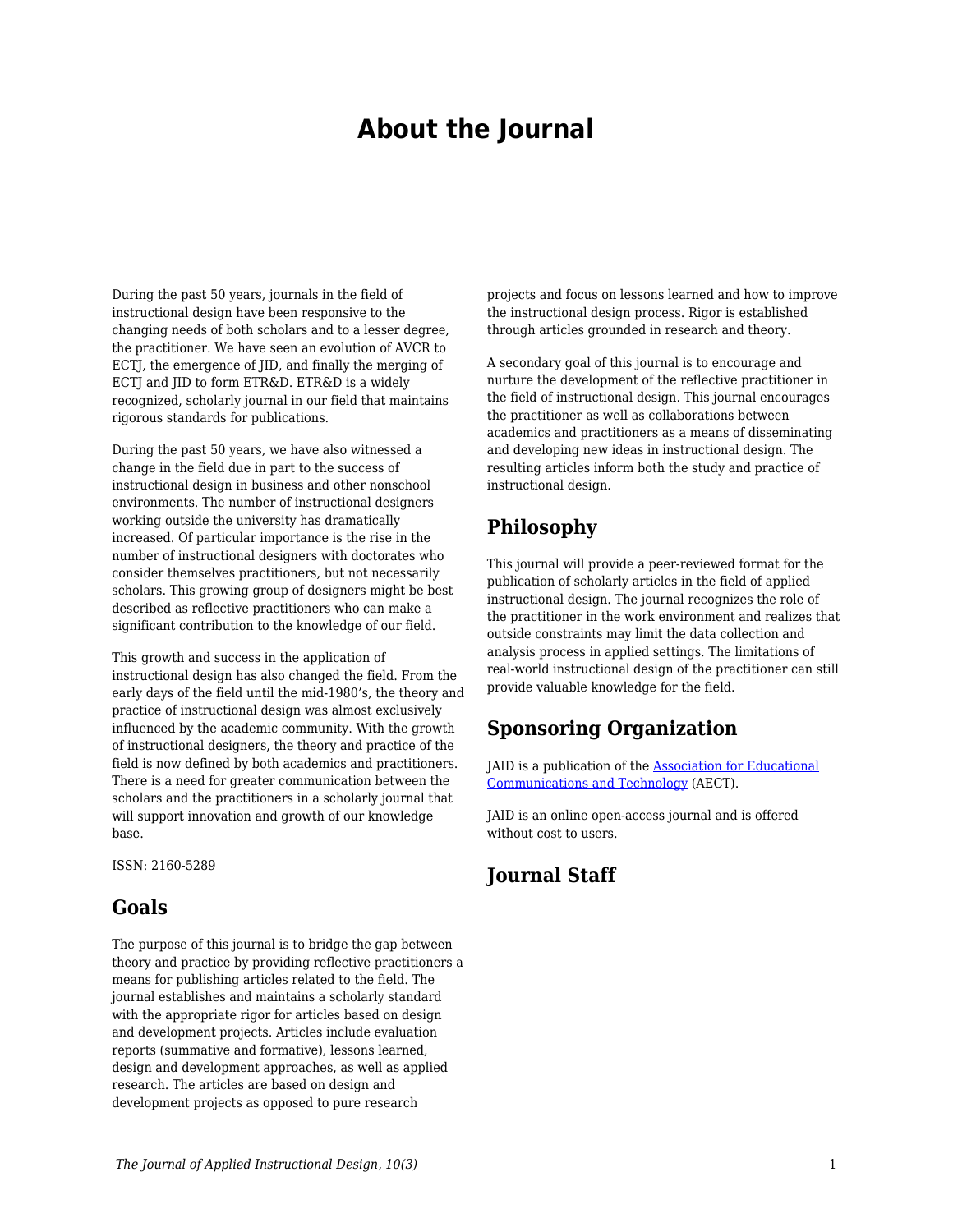| Role                                            | Name                               | <b>Affiliation</b>                               |
|-------------------------------------------------|------------------------------------|--------------------------------------------------|
| Co-Editor                                       | <b>Jill E.</b><br><b>Stefaniak</b> | University of<br>Georgia                         |
| Co-Editor                                       | Julie A. Bridges                   | Dupont<br>Sustainable<br>Solutions               |
| Assistant<br>Editor                             | Max C<br>Anderson                  | University of<br>Illinois College of<br>Medicine |
| Production<br>Editor                            | Royce Kimmons Brigham Young        | University                                       |
| Copyeditor                                      | Rebecca M.<br>Reese                | Rocky Mountain<br>College of Art<br>and Design   |
| Copyeditor                                      | Rebecca Clark-<br>Stallkamp        | Virginia Tech                                    |
| Copyeditor                                      | Lauren Bagdy                       | Florida State<br>University                      |
| Production Julie Irvine<br>Editing<br>Assistant |                                    | Brigham Young<br>University                      |

# **Editorial Board**

| Name                          | <b>Affiliation</b>              |  |
|-------------------------------|---------------------------------|--|
| <b>Andy Gibbons</b>           | <b>Brigham Young University</b> |  |
| David Richard Moore           | Ohio University                 |  |
| Wilhelmina Savenye            | Arizona State University        |  |
| James Ellsworth               | U.S. Naval War College          |  |
| David Wiley                   | Lumen Learning                  |  |
| Ellen Wagner                  | Sage Road Solutions, LLC        |  |
| Barbara Lockee                | Virginia Tech                   |  |
| Theodore J. Kopcha            | University of Georgia           |  |
| Tutaleni Asino                | Oklahoma State University       |  |
| Shahron Williams Van<br>Rooij | George Mason University         |  |
| Beth Sockman                  | East Stroudburg University      |  |
| M.J. Bishop                   | University System of Maryland   |  |

# **About AECT**



**ASSOCIATION FOR EDUCATIONAL<br>COMMUNICATIONS & TECHNOLOGY** 

The [Association for Educational Communications and](https://www.aect.org/) [Technology](https://www.aect.org/) (AECT) is a professional association of instructional designers, educators and professionals who provide leadership and advise policy makers in order to sustain a continuous effort to enrich teaching and learning. Seizing opportunities to raise awareness and

leverage technology, our members may be found around the world in colleges and universities, in the Armed Forces and industry, in museums, libraries, and hospitals, and in the many places where educational change is underway. Our research and scholarly activity contribute to the knowledge base in the field of Learning. We are on the cutting edge of new developments and innovations in research and application.

AECT is the premier organization for those actively involved in the design of instruction and a systematic approach to learning. We provide an international forum for the exchange and dissemination of ideas for our members and for target audiences. We are the national and international voice for improvement of instruction and the most recognized association of information concerning a wide range of instructional and educational technology. We have 24 state and six International Affiliates all passionate about finding better ways to help people learn.

Since 1923, AECT has been the professional home for this field of interest and has continuously maintained a central position in the field, promoting high standards, in both scholarship and practice with nine Divisions and a Graduate Student Assembly that represent the breadth and depth of the field. Other journals sponsored by AECT include *[Educational Technology Research and](https://www.springer.com/journal/11423) [Development](https://www.springer.com/journal/11423)* and *[TechTrends](https://www.springer.com/journal/11528)*.

*The Journal of Applied Instructional Design* (JAID) is a refereed online journal designed for the publication of scholarly articles in the field of applied Instructional Design. The purpose of JAID is to provide the reflective ID scholar-practitioners and researchers a means for publishing articles on the nature and practice of ID that will support the innovation and growth of our knowledge base. The journal is for practitioners, instructors, students, and researchers of instructional design.

# **Call for Submissions**

JAID is for reflective scholar-practitioners, who through documentation of their practice in ID, make significant contributions to the knowledge of our field. Authors are invited to submit articles documenting new or revised approaches to ID; the processes of ID including in-depth documentation of analysis, design, and development, implementation and evaluation; design-based research; as well as applied research. Articles must be based on instructional design projects as opposed to pure research projects and focus on documented processes, lessons learned, and how to improve the overall process of ID. Articles must be grounded in research and theory connecting the intellectual foundations of the ID field and how these foundations shape its practice.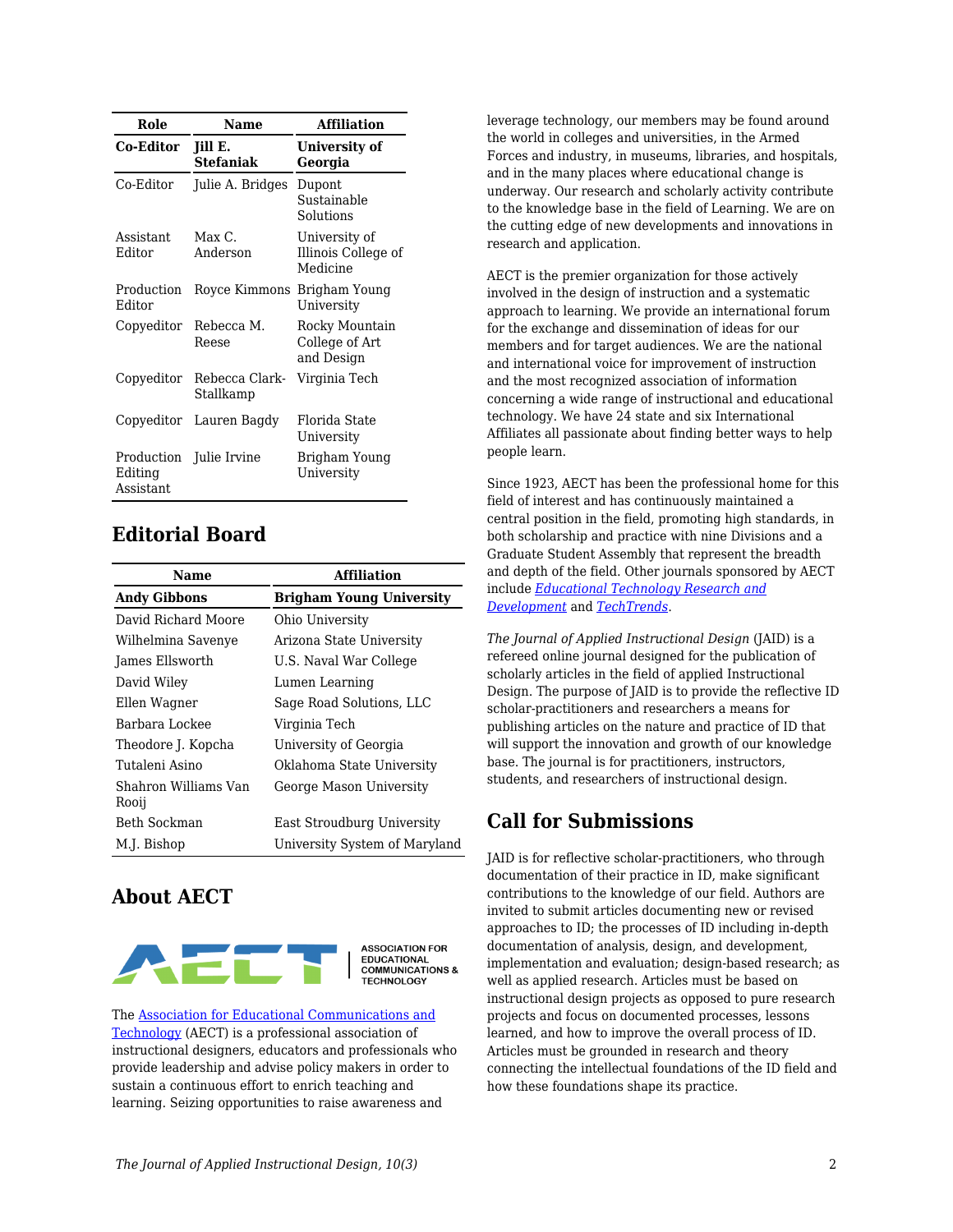The journal will establish and maintain a scholarly standard with the appropriate rigor for articles based on design and development projects. A secondary goal of this journal is to encourage and nurture the development of the reflective practitioner in the field of ID. This journal encourages the practitioner as well as collaborations between academics and practitioners as a means of disseminating and developing new ideas in ID. The resulting articles should inform both the study and practice of ID.

[Submit an Article](https://docs.google.com/forms/d/e/1FAIpQLSdetYatKzxU7poSBjfLgKIJ-cXUT5aFDj7XVADK4B-pZTSNRQ/viewform)

# **Article Types**

JAID currently accepts submissions of three article types.

#### **Instructional Design Practice**

This is an applied journal serving a practicing community. Our focus is on what practitioners are doing in authentic contexts and their observed results. These articles cover topics of broad concern to instructional design practitioners. The articles should represent issues of practical importance to working designers.

#### **Research Studies on Applied Instructional Design**

JAID is interested in publishing empirical studies exploring the application of instructional design principles in applied settings. Quantitative and qualitative studies are welcome.

#### **Instructional Design/Performance Design Position Papers**

JAID also accepts position papers that attempt to bridge theory and practice. Examples may include conceptual frameworks and new ideas facing the instructional design community. The paper must also provide enough information to allow the replication of the innovation or

continuation of the research in other settings. Position papers must be based in the context of a theoretical framework. Efficacy data is strongly preferred, but not always required, contingent upon the potential generalizability or value of the innovation.

# **Submission Guidelines**

The journal will focus on in-depth applications of the ID process and publish a variety of articles including case studies of the ID process; application articles that go beyond a mere how-to approach that provide implementation insights, guidance and evaluation of a process; evaluation articles that focus on the viability of a product or process; applied research resulting from evaluation of materials, studies of project implementation, articles on ways to improve the ID process from the perspective of the practitioner, and short essays that provide a scholarly debate of relevant issues related to the application of ID and relevant book reviews. When applicable, articles should include supplementary materials including examples of ID products, evaluation instruments, media files, and design artifacts.

The articles in the journal will be from the perspective of the scholar-practitioner rather than from the researcher. However, the manuscripts must demonstrate scholarly rigor appropriate to applied manuscripts.

Articles, including tables or figures, must follow APA 7th edition formatting and be submitted in a word or doc format using at least 12-point New Times Roman font. Each article must have an abstract (75-100 words) and a list of keywords. While there is some flexibility in the length of an article, 4,000 to 5,000 words is a best-guess estimate. If in doubt, contact the editor prior to submitting the article. Identifying information must only be located on the cover page including contact information for the first author.

You may contact the editors via email, if you have further questions.

[Contact the Editor](mailto:jill.stefaniak@uga.edu?subject=JAID%20Question)